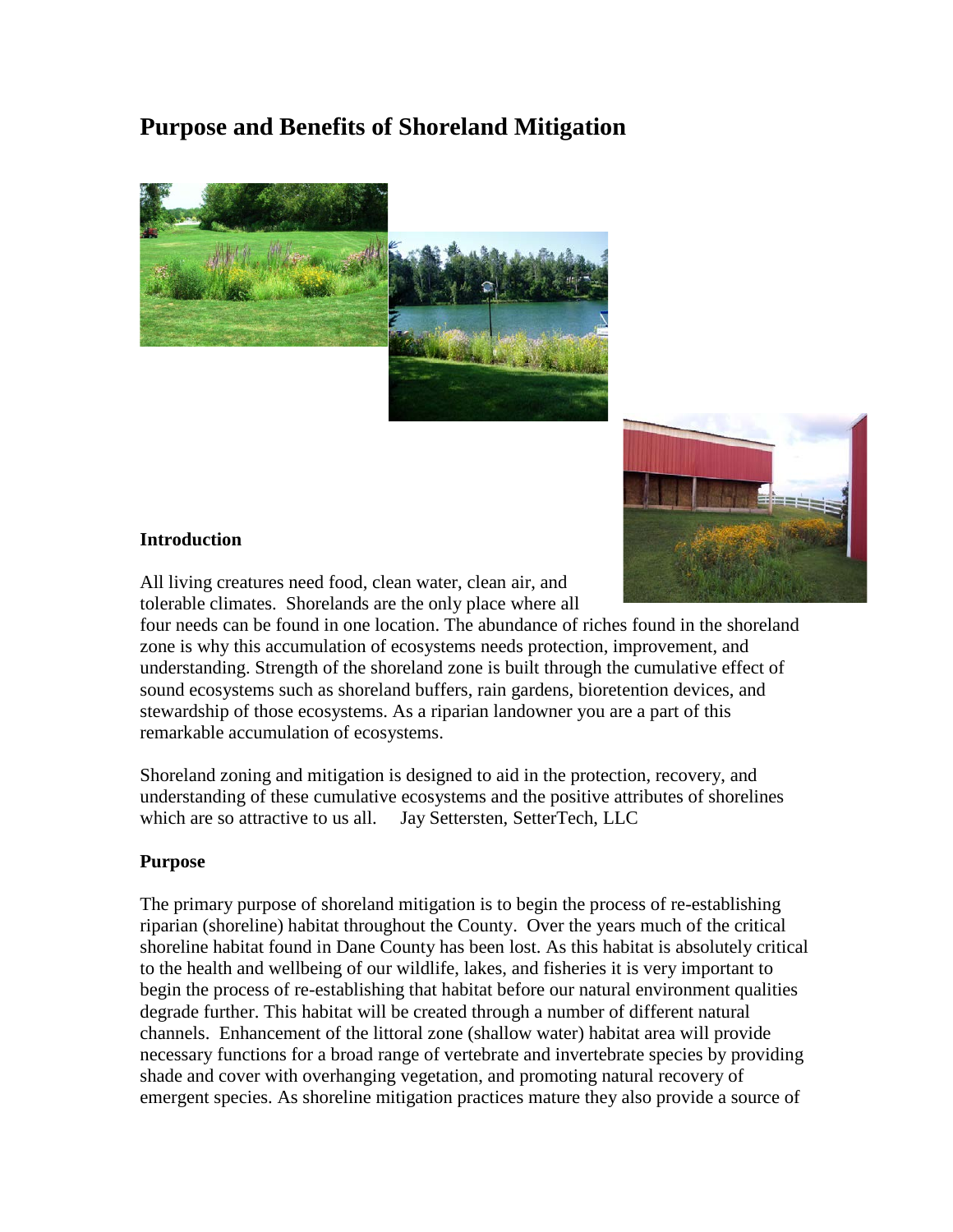detritus (decomposing organic matter) and woody cover for aquatic organisms. The maturity of woody material and the subsequent falling of that material into the water will provide a tremendous amount of habitat for aquatic organisms which are critical for fisheries and insect populations. Tree and shrub layers eventually provide shade to the margins of the lakes and streams they are located upon. Shade lowers water temperatures and facilitates higher dissolved oxygen concentrations, which is very important to the health of aquatic organisms and decreases algae and bacterial populations.

Over time the continued development of shoreline buffers will create a shoreline corridor for aquatic and terrestrial plants animals and insects. This connectivity of habitat is a critical component of any ecosystem and such connectivity is no longer present on many of our lakes and streams. As this continuation of habitat continues to expand, human interaction with that ecosystem will see increased rewards as the populations of many wildlife species including birds, butterflies, and fish will increase and water quality will improve. Fish populations will improve as most fish species require interaction with natural shorelines at some point in their life cycle whether for reproduction, foraging or shelter this habitat is a critical component of their life cycle.

The natural beauty of our lakes has changed over the years to one of manipulated landscapes and that change has reduced the natural beauty of the lakeshore. The manipulated shoreline has also reduced the strength of the shoreline from a stability and water quality standpoint. As we improve the natural components of the shoreland zone the zone will become healthy and stable, and natural beauty will be returned to the lakeshore.

As native vegetation has decreased and impervious surfaces have increased in riparian areas we have seen an increase in nutrients and sediments reaching the lakes. Where natural buffers have been eliminated, the deep and fibrous rooting strengths of the native plants are no longer present. This natural infrastructure created by native species root systems and the stem density created by the vegetative portion of the plants does a tremendous job of holding our shoreline soils in place and filtering stormwater runoff as it flows overland. As many will note through the increase in algae blooms, beach closures, shoreline erosion and reduction in many aquatic species; reduction in natural shorelines and increased hard surface area is an issue. A 35' buffer will not fully restore water quality and habitat to a level that was once present in natural shoreline communities but it can provide a significant improvement. There are situations where additional stormwater management practices are necessary to reduce the amount and quality of stormwater flowing to our aquatic ecosystems. Raingardens and their engineered counterpart bioretention basins are the most common stormwater management practices used to achieve these goals in Shoreland Mitigation.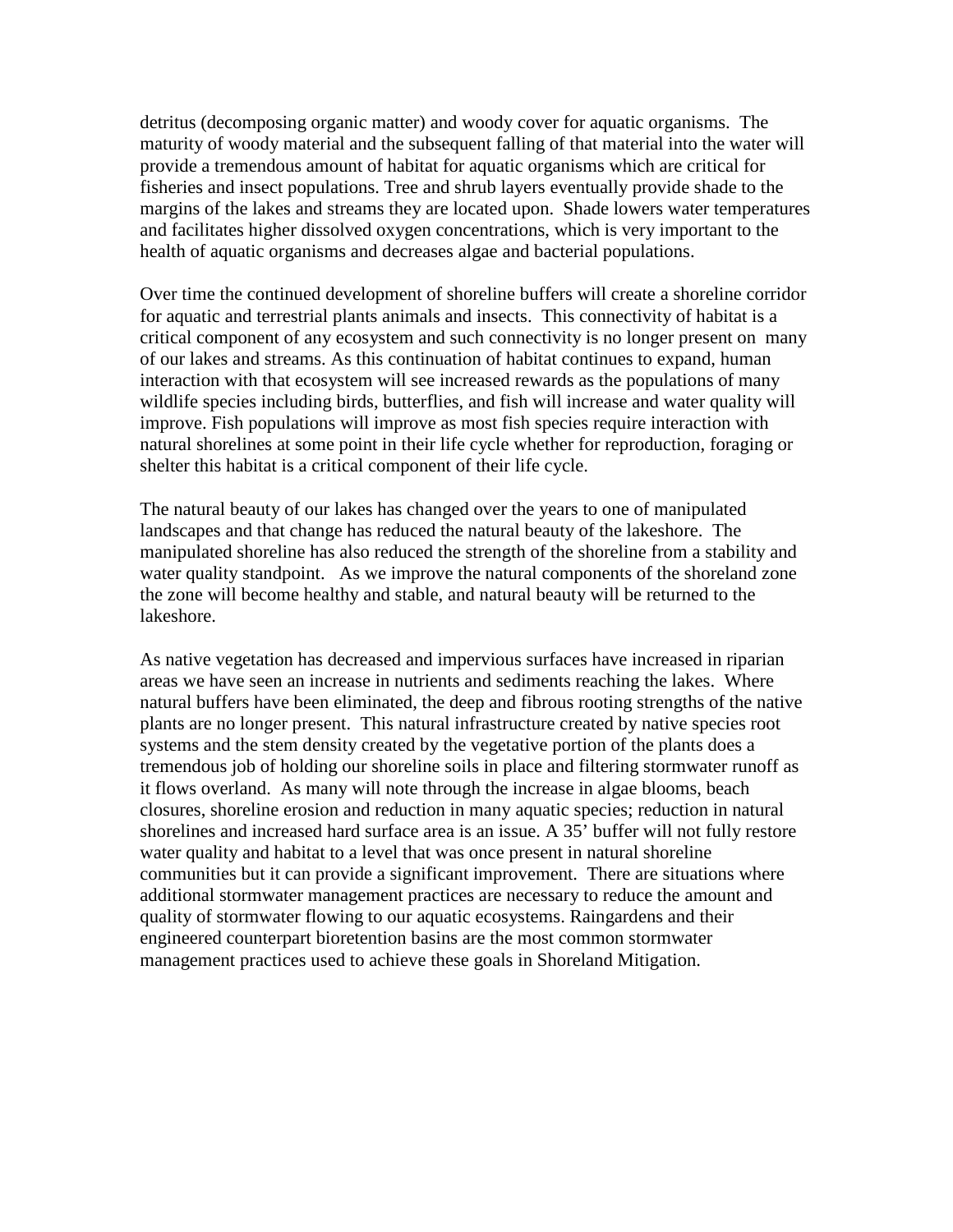*This diagram below shows the difference between the growth characteristics of native vegetation in comparison to mowed lawns (left side of chart*



### **How do Raingardens and Bioretention Basins Benefit Lakes**

One of the most straight forward ways to illustrate how raingardens and bioretention systems benefit the water quality of our lakes and streams is to describe the hydrologic cycle (see below). In a natural environment there are many small depressions and deep rooted plants that increase the amount of water absorbed by our soils. This is one reason why wetlands are so important to our environment. As water soaks into and percolates through our soils it is filtered and cooled. Clean cool water contributes to healthy aquatic ecosystems. As mentioned above, cold water holds more dissolved oxygen and that oxygen is a very important component of wildlife and fishery health. In an urban environment, the natural depressions, wetlands and deep rooted native plants are either lost completely or greatly reduced. Now we have to begin reclaiming the process of utilizing nature's water quality improvement systems to aid in the improvement of our natural ecosystems.